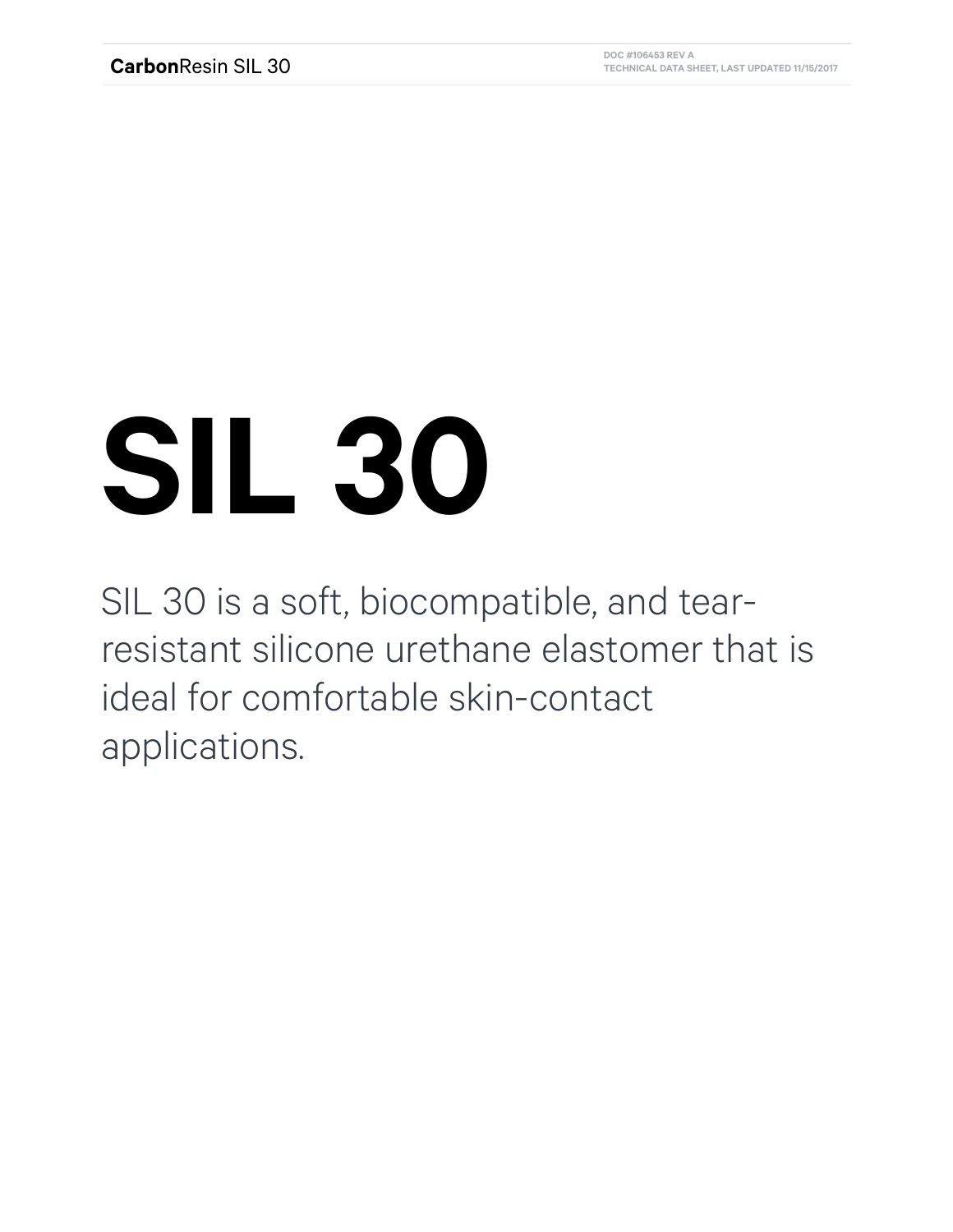## **Carbon**Resin SIL 30 **DOC #106453 REV A DOC #106453 REV A DOC #106453 REV A**

**TECHNICAL DATA SHEET, LAST UPDATED 11/15/2017**

| <b>Tensile Properties</b><br>ASTM D412, Die-C, 500 mm/min | Metric      | U.S.          |
|-----------------------------------------------------------|-------------|---------------|
| Ultimate Tensile Strength                                 | 3.4 MPa     | 0.49 ksi      |
| <b>Elongation at Break</b>                                | 330 %       |               |
| Stress at 50 % Elongation                                 | 0.42 MPa    | 0.061 ksi     |
| Stress at 100 % Elongation                                | 0.69 MPa    | 0.10 ksi      |
| Stress at 200 % Elongation                                | 1.45 MPa    | 0.21 ksi      |
|                                                           |             |               |
| <b>Mechanical Properties</b>                              | Metric      | U.S.          |
| Tear Strength, ASTM D624-C                                | 9.6 kN/m    | 55 $Ib_f$ /in |
|                                                           |             |               |
| <b>General Properties</b>                                 | Metric      |               |
| Hardness, ASTM D2240                                      | 35, Shore A |               |

**NOTES—**Results in this data sheet represent typical values from specific sample generation and testing processes and may vary if the established protocols are not followed. Contact Carbon for the specific process used to generate the test samples to determine each of these values. The U.S. values are converted from Metric measurements and are for reference only.